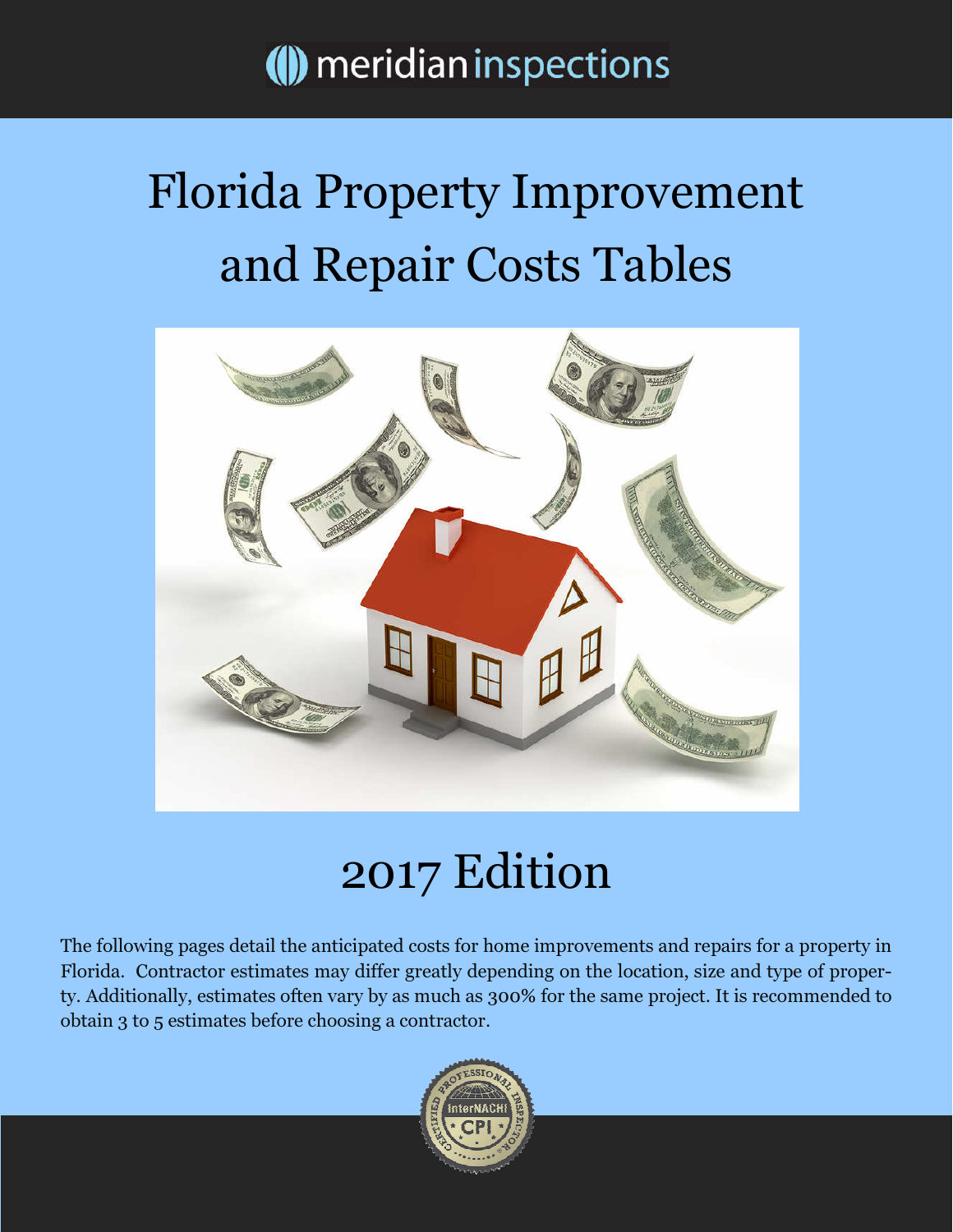### Property Improvement and Repair Costs

The following amounts are estimates for repairs and Improvements. Contractors actual cost may vary, sometimes significantly. Be advised that estimates should be obtained from two-three contractors.

### Roofing-Flashings-Chimneys

| Install asphalt shingles over existing shingles                      | \$1.50-\$2.75 per sq. ft.                  |
|----------------------------------------------------------------------|--------------------------------------------|
| Strip and re-roof asphalt shingles                                   | \$2.50-\$3.75 per sq. ft.                  |
| Strip and re-roof high-quality asphalt shingles                      | \$3.50-\$4.50 per sq. ft.                  |
| Strip and re-roof low-slope asphalt shingles                         | \$3.50-\$4.50 per sq. ft.                  |
| Strip and re-roof cedar shingles                                     | \$7.50-\$10.50 per sq. ft.                 |
| Strip and re-roof cedar shakes                                       | \$8.50-\$12.50 per sq. ft.                 |
| Strip and re-roof steel shingles                                     | \$5.50-\$6.50 per sq. ft.                  |
| Strip and re-roof aluminum shingles                                  | \$4.75-\$6.50 per sq. ft.                  |
| Strip and re-roof plastic shakes                                     | \$4.75-\$6.50 per sq. ft.                  |
| Install concrete tile roofing (assuming no structural reinforcement) | \$5.50-\$7.25 per sq. ft.                  |
| Steel sheet roofing                                                  | \$5.25-\$7.50 plus per sq. ft.             |
| Install new slate roof                                               | \$10.50-\$20.50 per sq. ft.                |
| Repair loose slates or tiles                                         | \$35.00 per slate/tiles                    |
| Install asphalt roll roofing                                         | \$1.15-\$2.25 per sq. ft.                  |
| Strip and replace built-up tar and gravel roof                       | \$8.00-\$12.50 per sq. ft. (min. \$1000)   |
| Strip and install modified bitumen roof membrane                     | \$8.00-\$12.50 per sq. ft. (min. \$1000)   |
| Synthetic rubber membrane                                            | \$10.50-\$15.50 per sq. ft.                |
| Upgrade flat roof drainage prior to installation of new membrane     | \$2.25-\$3.75 per sq. ft.                  |
| Paint modified bitumen membrane                                      | \$0.50-\$0.75 per sq. ft. (min. \$200)     |
| Install sheet metal on small roof surfaces                           | \$8.25-\$20.75 per sq. ft. (min. \$500)    |
| Re-flash typical skylight or chimney on asphalt roof                 | \$350.00-\$550.00                          |
| Re-flash skylight or chimney on built-up or bitumen roof             | \$400.00-\$750.00                          |
| Install metal cricket for wide chimney                               | \$300.00-\$550.00                          |
| Repair valley flashings on existing roof                             | \$20.00-\$30.00 per lin. ft. (min. \$300)  |
| Replace parapet wall flashing                                        | \$20.00-\$30.00 per lin. ft. (min. \$300)  |
| Rebuild typical single-flue chimney above roof line                  | \$150.00-\$300.00 per lin.ft. (min. \$500) |
| Rebuild typical double-flue chimney above roof line                  | \$200.00-\$400.00 per lin.ft. (min. \$500) |
| Repoint typical single-flue chimney above roof line                  | \$20.00-\$30.00 per row (min. \$250)       |
| Repoint typical double-flue chimney above roof line                  | \$25.00-\$40.00 per row (min. \$250)       |
| Install concrete cap on typical single-flue chimney                  | \$200.00-\$350.00                          |
| Install concrete cap on typical double-flue chimney                  | \$200.00-\$400.00                          |
| Install rain cap on typical chimney                                  | \$50.00-\$150.00 each                      |
| Replace roof sheathing                                               | $$1.50-\$2.00$ per sq. ft.                 |
| <b>Exterior</b>                                                      |                                            |
| Install galvanized or aluminum gutters and downspouts                | \$4.00-\$5.00 per lin.ft. (min. \$500)     |
| Provide downspout extensions                                         | \$15.00-\$25.00 each                       |
| Clean gutters in fall or spring                                      | \$50.00-\$150.00                           |
| Install copper gutters and downspouts                                | \$15.00-\$25.00 per lin. ft.               |
| Install aluminum soffit and fascia                                   | \$8.00-\$12.00 per lin. ft.                |
| Install aluminum siding                                              | \$5.00-\$6.00 per sq. ft.                  |
| Install vinyl siding                                                 | \$3.50-\$5.00 per sq. ft.                  |
| Install cedar siding                                                 | \$5.00-\$7.00 per sq. ft.                  |
| Install paint grade siding                                           | \$3.00-\$4.50 per sq. ft.                  |
| Install stucco                                                       | \$7.00-\$12.00 per sq. ft.                 |
| Re-point exterior wall (soft mortar)                                 | \$3.00-4.50 per sq. ft. (min. \$500)       |
|                                                                      | \$6.00-\$8.00 per sq. ft. (min. \$500)     |
| Re-point exterior wall (hard mortar)                                 |                                            |
| Replace deteriorated bricks                                          | \$20.00-\$30.00 per sq. ft.                |
| Rebuild parapet wall                                                 | \$20.00-\$30.00 per sq. ft.                |
| Chemical cleaning of unpainted brick                                 | \$2.00-\$3.00 per sq.ft. (min. \$1000)     |
| Chemical cleaning of painted brick                                   | \$4.00-\$6.00 per sq.ft. (min. \$1000)     |
| Sealing of brickwork                                                 | \$0.75-\$1.00 per sq. ft.                  |
| Paint exterior trim (not including any repairs)                      | \$1500.00-\$2500.00 plus                   |
| Paint trim and wall surfaces (not including any repairs)             | \$3000.00 plus                             |
| Parge foundation walls                                               | \$3.00-\$4.00 per sq.ft.                   |
| Damp-proof foundation walls and install weeping tile                 | \$150.00-\$200.00 per lin.ft.              |
| Install a deck                                                       | \$12.00-\$25.00 per sq. ft.                |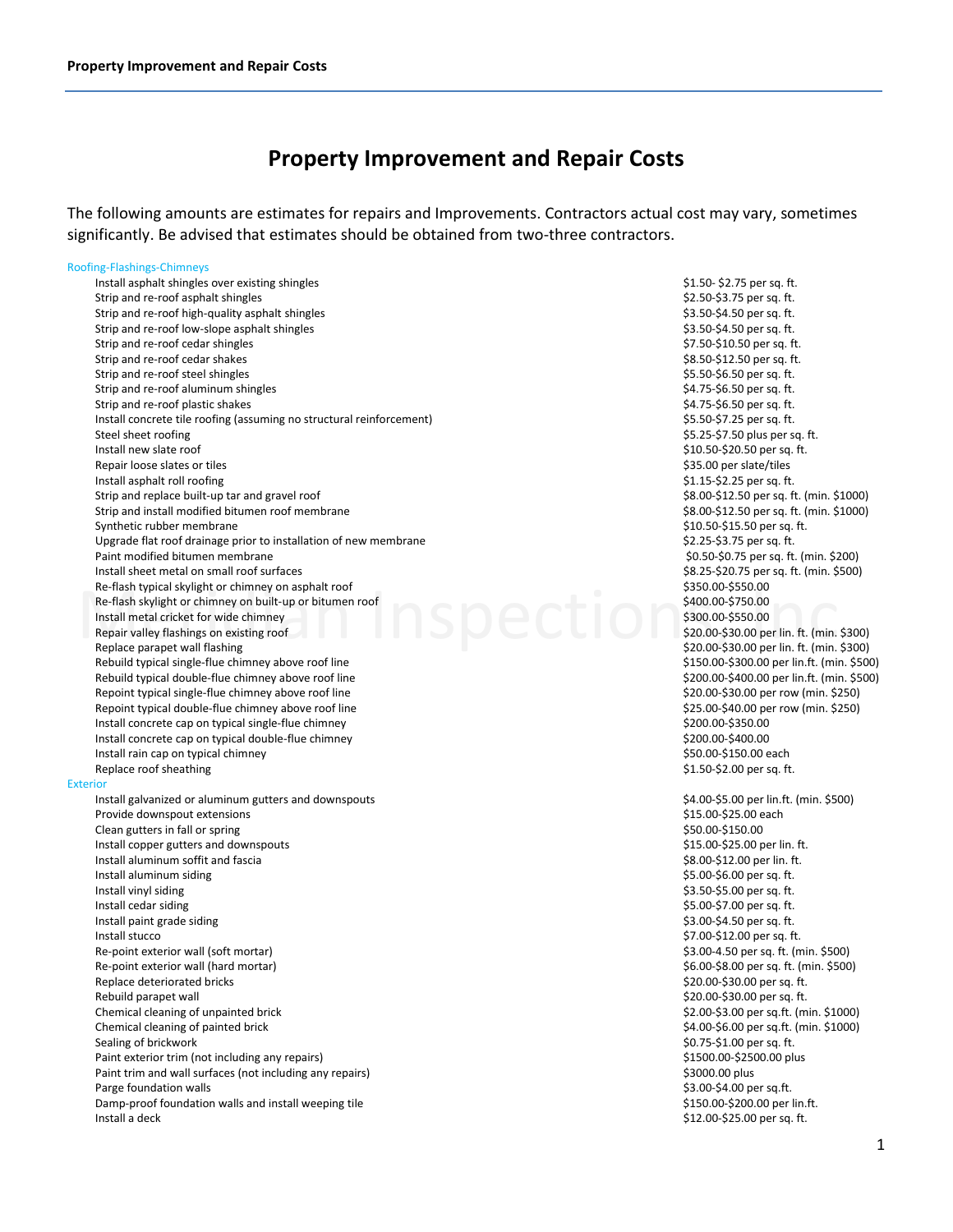Underpin or add foundations<br>
Lower basement floor by underpinning and/or bench footings<br>
Replace deteriorating sill beam with concrete<br>
Replace main beam in (unfinished) basement<br>
Re-sunnort (sister) a floor joist<br>
Re-sunn Install deck on a flat roof **Alternative Controller and S25.00-\$40.00** per sq. ft. Resurface existing asphalt driveway  $$2.50-$4.00$  per sq. ft. Seal asphalt driveway \$50.00 plus Install interlocking brick driveway **EXECUTE:**  $\frac{1}{2}$  and  $\frac{1}{2}$  and  $\frac{1}{2}$  and  $\frac{1}{2}$  and  $\frac{1}{2}$  and  $\frac{1}{2}$  and  $\frac{1}{2}$  and  $\frac{1}{2}$  and  $\frac{1}{2}$  and  $\frac{1}{2}$  and  $\frac{1}{2}$  and  $\frac{1}{2}$  and  $\frac{1}{2$ Install a concrete driveway and the state of the state of the state of the state of the state of the state of the state of the state of the state of the state of the state of the state of the state of the state of the stat Install drain at bottom of sloped driveway  $$1,000.00-$1,500.00$ Install concrete slab patio \$5.00-\$8.00 per sq.ft. Install concrete patio stones \$2.00-\$5.00 per sq.ft. Rebuild exterior basement stairwell  $\lesssim$  85,500.00-\$5,000.00-\$5,000.00-\$5,000.00 Install drain at existing basement stairwell  $$500.00-$800.00$ Build detached garage (single) \$8,000.00 plus Build detached garage (double) **\$12,000.00 plus**  $$12,000.00$  plus Break wood-soil contact at detached garage \$25.00-\$40.00 per lin.ft. (min. \$500) Demolish and remove detached garage (dependent on dumping costs) **\$1,500.00** plus Install garage door (single, metal, one-piece) \$600.00-\$800.00 \$600.00-\$800.00 Install garage door (single, wood, sectional) 6800.00-\$1000.000 \$800.00-\$1000.00 Install garage door (double, wood, sectional) 61200.000 \$1500.00 Install garage door opener **by a straight and the set of the set of the set of the set of the set of the set of the set of the set of the set of the set of the set of the set of the set of the set of the set of the set of** Build retaining wall (wood) **\$20.00-\$25.00 per sq. ft.** (min. \$500) Build retaining wall (concrete) \$30.00-\$40.00 per sq. ft. (min \$500) Replace wood porch steps  $$200.00-$300.00$ Replace concrete porch steps  $$300.00-$500.00$ Replace porch decking the state of the state of the state of the state of the state of the state of the state of the state of the state of the state of the state of the state of the state of the state of the state of the s Replace porch skirting the state of the state of the state of the state of the state of the state of the state of the state of the state of the state of the state of the state of the state of the state of the state of the Replace step railing \$100.00-\$200.00 \$100.00-\$200.00 Install wood fence **16.00-\$50.00** per lin. ft. Install chain link fence \$7.00-\$12.00 per lin. ft. Lay sod \$1.00-\$2.00 per sq. ft. Install lawn sprinkler system  $$1,000.00$  plus **Structure** Underpin one corner of house  $$3,500.00$  plus Underpin or add foundations **the control of the control of the control of the control of the control of the control of the control of the control of the control of the control of the control of the control of the control o** Lower basement floor by underpinning and/or bench footings \$150.00-\$300.00 per lin. ft. Replace deteriorating sill beam with concrete **\$60.000 plus per lin. ft. (min. \$500**) Replace main beam in (unfinished) basement \$1,000.00-\$2,000.00 Re-support (sister) a floor joist and the support (sister) a floor joist and the support (sister) a floor joist  $\zeta$  100.00- $\zeta$  300.00- $\zeta$  500.00 (unobstructed) Install basement support post with proper foundation **S300.00-\$500.000-\$500.00** \$300.00-\$500.00 Perform chemical treatment for wood-boring insects \$1,700.00 plus Remove or open load-bearing wall and the state of the state of the state of the state of the state of the state of the state of the state of the state of the state of the state of the state of the state of the state of the Remove partition wall and the state of the state of the state of the state of the state of the state of the state of the state of the state of the state of the state of the state of the state of the state of the state of t Install door opening in interior wall and the state of the state of the state of the state of the state of the state of the state of the state of the state of the state of the state of the state of the state of the state o Rebuild arch above window or door opening \$800.00 plus \$800.00 plus Install lintel above opening in masonry wall **SEOO.00** plus and the state of the state of the state of the state of the state of the state of the state of the state of the state of the state of the state of the state of th Install exterior basement stairwell **Exterior State and State and State and State and State and State and State and State and State and State and State and State and State and State and State and State and State and State** Repair minor crack in poured concrete foundation  $$400.00-$800.00$ Build an addition, foundation to roof the state of the state  $$150.00-$300.00$  per sq. ft. Build an additional story \$100.00-\$300.00 per sq. ft. Install collar ties \$30.00-\$50.00 each \$30.00 each \$30.00 each \$30.00 each \$30.00 each \$30.00 each \$30.00 each Install lateral bracing on collar ties  $$100.00-$200.00$ Replace roof sheathing the state of the state of the state of the state of the state of the state of the state of the state of the state of the state of the state of the state of the state of the state of the state of the Electrical System Upgrade electrical service to 100 amps w/new panel  $$1,000.00-$1,500.00$ Upgrade electrical service to 100 amps  $$500.00-$800.00$ Upgrade electrical service to 200 amps  $$1800.00-$2200.00$ Replace main ground/grounded to water main \$100.00-\$150.00 \$150.00 Replace main ground install ground rods \$250.00-\$450.00 Install new circuit breaker panel **Alternative Controller and Alternative Controller and Alternative Controller** Install auxiliary breaker panel auxiliary breaker panel by the state of the state of the state of the state of the state of the state of the state of the state of the state of the state of the state of the state of the sta Replace circuit breaker (20 amp or less) \$50.00-\$100.00 \$100.000 \$50.00-\$100.00 Add 120 volt circuit \$150.00-\$3000.00 Add 240 volt circuit \$250.00-\$400.00 Add exterior outlet with waterproof cover \$200.00-\$300.00 \$200.00-\$300.00 Add conventional receptacle  $$3150.00-$300.00$ Add kitchen split receptacle \$150.00-\$250.00 Provide ground for conventional receptacle<br>
Replace conventional receptacle with ground fault circuit receptacle<br>
S60.00-\$90.00 Replace conventional receptacle with ground fault circuit receptacle Upgrade entire house with aluminum compatible receptacles, connectors, etc. \$500.00-\$1000.000-\$1000.00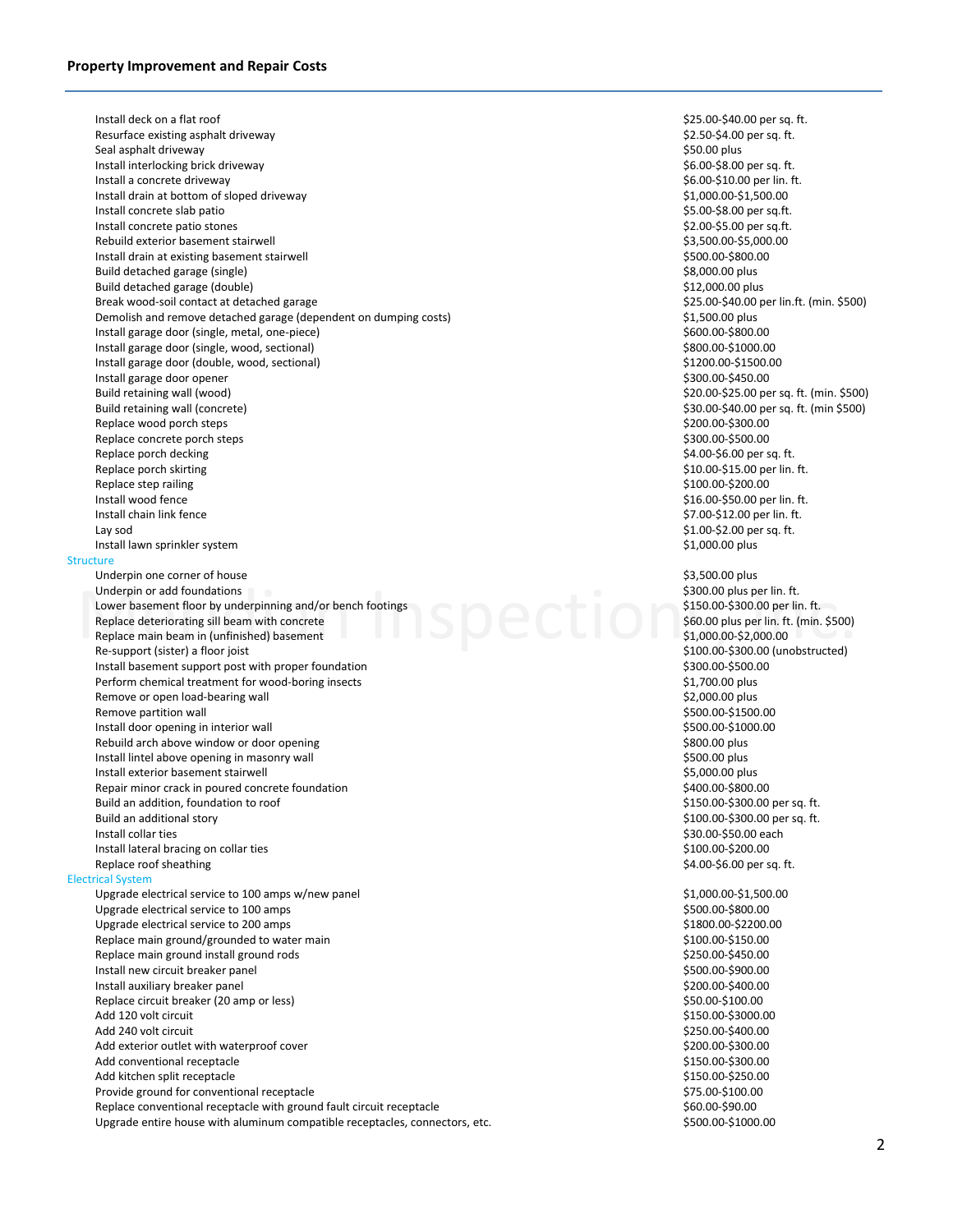After-warranty parts and service plans<br>
Tonditioning-Heat Pumps Systems<br>
Add central air conditioning to existing forced air system<br>
Add heat pump to existing forced air system<br>
Add heat pump to existing forced air system<br> Rewire outlet with reversed polarity and the state of the state of the state of the state of the state of the state of the state of the state of the state of the state of the state of the state of the state of the state of Install switches \$10.00-\$20.00 each Install standard light fixture \$100.00-\$200.00 Install exterior light fixture \$150.00-\$250.00 Rewire entire house during gut or renovations **by a strategies of the strategies of the strategies** \$3,000.00 plus Heating System Install mid-efficiency forced air furnace \$2,500.00-\$5,000.00 Install high-efficiency forced air furnace  $\sim$  83,500.00-\$7,000.00 Annual service by heating contractor and the service of the service of the service of the state of the service of the service of the service of the service of the service of the service of the service of the service of the Replace blower/motor Install humidifier \$200.00-\$500.00 Install electronic air filter \$500.00-\$900.00 Install mid-efficiency boiler \$2,500.00-\$6,000.00 Install high-efficiency boiler \$5,000.00-\$10,000.00 Rebuild fire pot on boiler  $$500.00-$900.00$ Install circulating pump  $\lesssim 400.00$ -\$700.00 Install expansion tank \$250.00-\$400.00 Install backflow preventer  $$100.00-$250.00$ Install chimney liner for gas appliance  $$400.00-$900.00$ Install chimney liner for oil appliance  $$500.00-51,900.00$ Install programmable thermostat  $\sim$  1000-8400.00 Replace indoor fuel oil storage tank  $$1,200.00-$1,600.00$ Remove indoor fuel oil storage tank \$400.00 plus and the storage term of the storage term of the storage tank \$400.00 plus Remove abandoned underground fuel oil storage tank **\$3,000.00 plus** \$3,000.00 plus Replace radiator valve  $$250.00-$600.00$ Replace radiator  $$500.00-$1,000.00$ Add electric baseboard heater **\$250.00-\$600.00**  $\sim$  \$250.00-\$600.00 Convert hot water heating to forced air (bungalow)  $$8,000.00-$15,000.00$ Convert hot water heating to forced air (two story)  $$15,000.00-$25,000.00$ Clean ductwork \$300.00-\$600.00 Duct conversion from gravity to forced air furnace  $$1,000.00-$2,000.00$ After-warranty parts and service plans **by the contract of the contract of the contract of the contract of the contract of the contract of the contract of the contract of the contract of the contract of the contract of the** Air Conditioning-Heat Pumps Systems Add central air conditioning to existing forced air system \$2,000.00-\$4,000.00-\$4,000.00-\$4,000.00-\$4,000.00-\$4,000.00 Add heat pump to existing forced air system  $\sim$  8.000.000-\$8,000.000-\$8,000.00 Replace heat pump or air conditioning condenser \$1,200.00-\$3,000.00 \$1,200.00-\$3,000.00 Install independent air conditioning system  $$8,000.00-$20,000.00$ Install ductless split-system air conditioning the state of the state of the state of the state of the state of the state of the state of the state of the state of the state of the state of the state of the state of the st **Insulation** Insulate open attic area to modern standards  $$0.50-$2.00$  per sq. ft. Blow insulation into flat roof/wall cavity **Example 2000** and the state of the state of the sq. ft. Upgrade attic ventilation and the state of the state of the state of the state of the state of the state of the state of the state of the state of the state of the state of the state of the state of the state of the state Remove UFFI in wood-frame walls **EXECUTE:**  $\frac{1}{20.000}$  \$20.00-\$45.50 per sq. ft. Remedial approach to UFFI (caulking, heat-recovery ventilator) \$3,000.00-\$5,000.00-\$6,000.00-\$6,000.00-\$6,000.00 Insulate exterior walls with rigid foam board, prior to re-siding \$1.00-\$3.00 per sq. ft. Insulate basement from interior  $$2.00$  per sq. ft. plus Plumbing System Replace galvanized piping  $$500.00-$3,500.00$ Replace water line to house the burden of the state of the state of the state of the state of the state of the state of the Replace main water shut-off valve  $\frac{150.00-5300.00}{2}$  . Replace main water shut-off valve Install new water heater \$600.00-\$2000.00 Replace toilet \$400.00 plus \$400.00 plus \$400.00 plus \$400.00 plus \$400.00 plus \$ Replace toilet flush mechanism and the state of the state of the state of the state of the state of the state of the state of the state of the state of the state of the state of the state of the state of the state of the s Unclogging toilet \$100.00-\$300.00 Replace toilet seal \$150.00-\$350.00 Install bidet \$500.00 plus Replace vanity basin **Example 200.00 plus** and the set of the set of the set of the set of the set of the set of the set of the set of the set of the set of the set of the set of the set of the set of the set of the set of Replace pedestal basin and the state of the state of the state of the state of the state of the state of the state of the state of the state of the state of the state of the state of the state of the state of the state of Replace faucet set  $$150.00$  plus Replace bathtub, including ceramic tile  $$1,500.00$  plus Replace bath or shower faucet set  $$300.00$  plus Install refinished claw foot bathtub **1.800.00 plus** 51,800.00 plus Install whirlpool bath \$3,000.00 plus Retile bathtub enclosure  $$800.00-51,300.00$ Install plastic bathtub enclosure (tub-surround) \$200.00-\$500.00 \$200.00-\$500.00 Rebuild tile shower stall states and the state of the states of the states of the states of the states of the states of the states of the states of the states of the states of the states of the states of the states of the Replace leaking shower stall pan  $$1,000.00-$2,500.00$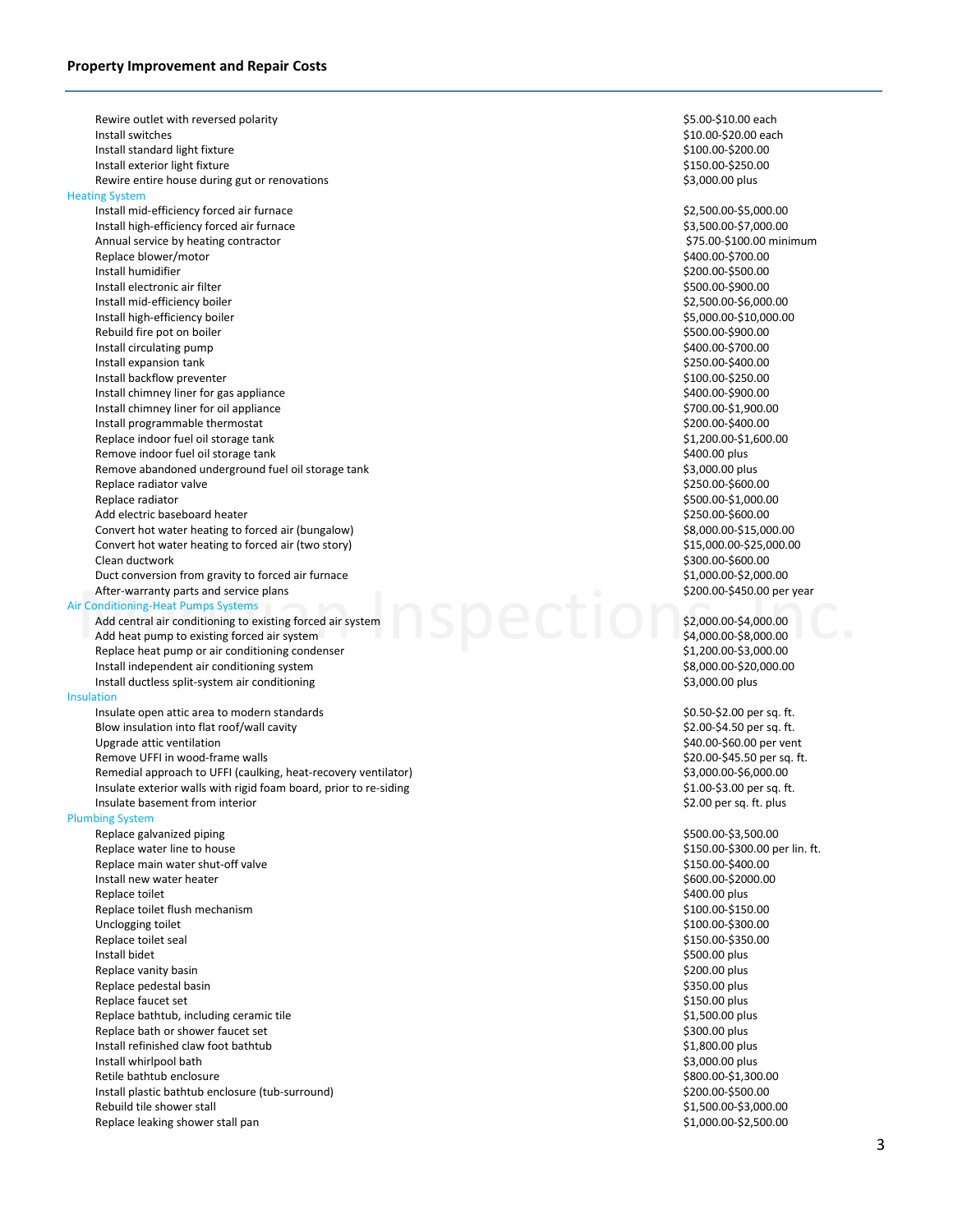Install 3/4" thick hardwood strip flooring<br>
Install hardwood parquet flooring<br>
Install cramic floor tiles<br>
Install vinyl floor tiles<br>
Install vinyl floor tiles<br>
Install vinyl floor tiles<br>
Subset of the Sale of the Sale of Install plastic shower stall \$600.00-\$3,000.00 Install bathroom exhaust fan \$250.00-\$600.00 Remodel four-piece bathroom completely example the state of the state of the state of the S6,000.00 plus state of the state of the state of the state of the state of the state of the state of the state of the state of the Install modest basement bathroom **by a straight and the set of the set of the set of the set of the set of the set of the set of the set of the set of the set of the set of the set of the set of the set of the set of the s** Replace laundry tubs  $$250.00-$600.00$ Install laundry facilities \$900.00 plus Install single kitchen sink \$300.00 plus Install double kitchen sink \$400.00 plus Install dishwasher \$600.00-\$1,500.00 Install garbage disposal \$400.00-\$700.00 Install kitchen range hood \$250.00-\$600.00 plus Install solid waste pump \$1,200.00-\$2,000.00 Connect waste plumbing system to municipal sewers **\$3,000.00 plus** \$3,000.00 plus Clear obstruction in main sewer line (to street or septic tank) \$200.00-\$400.00 plus Repair collapsed or damaged section of sewer line \$1,000.00 plus Install submersible well pump \$800.00 plus Install suction or jet pump **by a straight of the set of the set of the set of the set of the set of the set of the set of the set of the set of the set of the set of the set of the set of the set of the set of the set of** Replace pressure system tank  $$250.00-$600.00$ Install water softener \$1,000.00 plus Install outdoor faucet \$150.00-\$350.00 Replace sump pump  $$150.00$-$350.00$ Install sauna \$3,000.00 plus Interior Add drywall over plaster and the state of the state of the state of the state of the state of the state of the state of the state of the state of the state of the state of the state of the state of the state of the state o Remove old plaster and install drywall  $\overline{\phantom{3}}$  becomes a set of the set of the set of the set of the set of the set of the set of the set of the set of the set of the set of the set of the set of the set of the set of Add wire lath and new plaster over existing plaster  $\blacksquare$   $\blacksquare$  and  $\blacksquare$   $\blacksquare$   $\blacksquare$   $\blacksquare$   $\blacksquare$   $\blacksquare$   $\blacksquare$   $\blacksquare$   $\blacksquare$   $\blacksquare$   $\blacksquare$   $\blacksquare$   $\blacksquare$   $\blacksquare$   $\blacksquare$   $\blacksquare$   $\blacksquare$   $\blacksquare$   $\blacksquare$   $\blacksquare$   $\blacksquare$   $\blacksquare$ Spray stipple on existing ceiling  $$1.00-$2.50$  per sq. ft. Install suspended tile ceiling example of the control of the state of the state of the state of the state of the state of the state of the state of the state of the state of the state of the state of the state of the state Install acoustic tile ceiling example of the coustic tile ceiling  $$1.50-$3.00$  per sq. ft. Sand and refinish hardwood floors **by a straight of the set of the set of the set of the set of the set of the set of the set of the set of the set of the set of the set of the set of the set of the set of the set of the s** Install 3/8" thick hardwood strip flooring  $$6.00-$9.00$  per sq. ft. Install 3/4" thick hardwood strip flooring  $$10.00-$12.00$  per sq. ft. Install hardwood parquet flooring  $\sim$  8.000-\$8.00 per sq. ft. Install ceramic floor tiles \$10.00 plus per sq. ft. Install vinyl floor tiles **198.00 plus per sq. ft.** Install vinyl roll flooring example of the state of the state of the state of the state of the state of the state of the state of the state of the state of the state of the state of the state of the state of the state of t Install synthetic wall-to-wall carpet  $$20.00$  plus per sq. yd. Install wool wall-to-wall carpet  $$50.00$  plus per sq. yd. Install carpet padding and the state of the state of the state of the state of the state of the state of the state of the state of the state of the state of the state of the state of the state of the state of the state of Professional carpet cleaning  $\sim$  830.00 per room plus Install replacement sliding windows **by a straight of the straight of the straight of the straight of the straight of the straight of the straight of the straight of the straight of the straight of the straight of the stra** Install replacement casement windows **All and Structure Constant Casement** Case of the Structure of the Structure of the Structure of the Structure of the Structure of the Structure of the Structure of the Structure of the Install replacement awning windows **EXECUTE:**  $\sim$  \$50.00 plus per sq. ft. Install replacement double-hung windows **Accord 2000-845.00 per sq. ft.** the state of the sq. ft. Install replacement fixed windows **All and Struck and Struck and Struck and Struck and Struck and Struck and Struck and Struck and Struck and Struck and Struck and Struck and Struck and Struck and Struck and Struck and Str** Install replacement bay windows **EXECUTE:** Install replacement bay windows **\$40.00-\$65.00** per sq. ft.

Install storm window \$100.00-\$300.00 each Convert coal-burning fireplace to wood-burning unit (not including chimney relining or replacement) \$2,000.00 plus Install masonry fireplace if flue already roughed-in \$2,000.00 plus \$2,000.00 plus Install masonry fireplace with single-flue chimney **Example 2018 1998 1998 1999 1999 1999 1999 1999 1999 1999 1999 1999 1999 1999 1999 1999 1999 1999 1999 1999 1999 1999 1999 1** Install zero-clearance fireplace (including chimney) **\$3,000.00 plus** \$3,000.00 plus Install gas fireplace  $\zeta$  2,500.00 plus Install glass doors on fireplace  $$300.00$  plus Chimney cleaning  $\frac{1}{2}$  S100.00-\$175.00 each  $\frac{1}{2}$  S100.00-\$175.00 each  $\frac{1}{2}$ Install fireplace damper \$200.00 plus Install interior hollow core door \$150.00-\$200.00 Install interior custom wood door (including casing and hardware) **\$450.00 plus** \$450.00 plus Install interior French doors \$700.00 plus Install louvre doors on closet  $$150.00-$250.00$ Install sliding mirror doors on closet \$350.00 plus Install exterior solid wood door \$700.00 plus Install exterior insulated metal door \$500.00 plus Install closer on garage man door **\$150.00-\$250.00** by the state of the state of the state of the state of the state of the state of the state of the state of the state of the state of the state of the state of the state o Install metal storm door \$350.00 plus Replace hardware on metal storm door \$150.00 \$150.00 \$150.00

Install sliding glass door (brick wall)  $\sim$  1983. The set of the set of the set of the set of the set of the set of the set of the set of the set of the set of the set of the set of the set of the set of the set of the se Install sliding glass door (wood frame wall)  $\sim$  1993 and 2008 and 2008 and 2008 and 2008 and 2008 and 2008 and 2008 and 2008 and 2008 and 2008 and 2008 and 2008 and 2008 and 2008 and 2008 and 2008 and 2008 and 2008 and 2